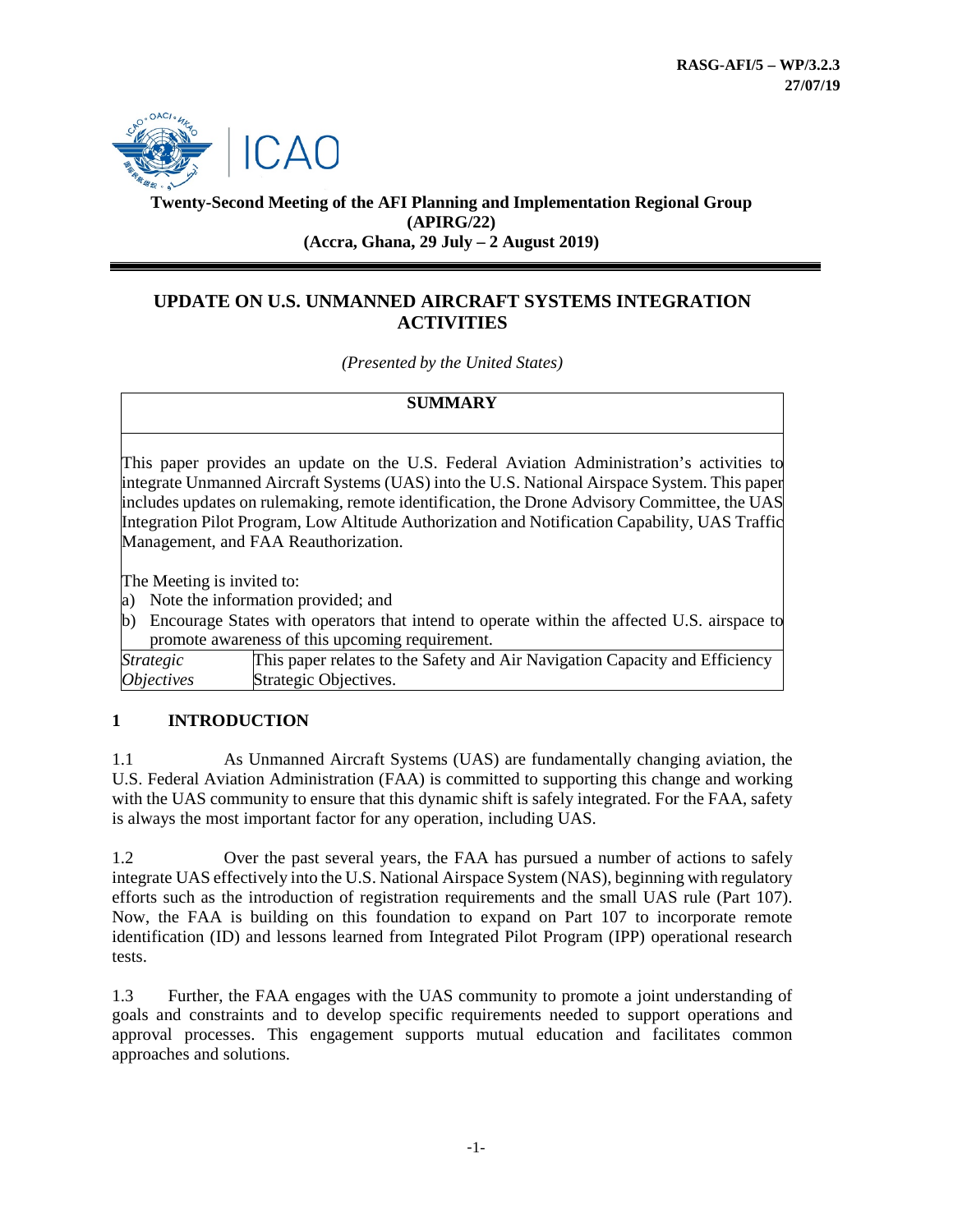# **2. DISCUSSION**

#### Rulemaking

2.1. Following Part 107, the FAA is now focusing on creating rules for routine UAS operations over people. However, our security partners have highlighted important public policy questions regarding threat discrimination and being able to identify operators.

2.2 In order to move forward, we are prioritizing remote ID requirements for UAS, which should enable threat discrimination by security officials. The following proposed new rules (NPRM) were published in the Federal Register on February 13, 2019:

- *Operation of Small UAS Over People* This NPRM proposes changes to the Small UAS rule to balance the need to mitigate safety risks without inhibiting technological and operational advances.
- *Safe and Secure Operations of UAS* This Advance NPRM seeks public input to identify major drone safety and security issues that may pose a threat to other aircraft, to people on the ground or to national security.
- *External Marking of Small UAS* This interim final rule requires small unmanned aircraft owners to display the unique identifier assigned by the FAA upon completion of the registration process (registration number) on an external surface of the aircraft. Small unmanned aircraft owners are no longer permitted to enclose the FAA-issued registration number in a compartment.

#### Remote ID

2.3 Remote ID is a crucial component of UAS traffic management (UTM), and will enable many more high-volume, low-altitude UAS operations. The FAA is committed to establishing remote ID requirements for UAS as quickly as possible, and we are currently working on developing a draft rule.

2.4 There are two main reasons to implement universal remote ID: safety and security.

2.4.1 Remote ID enables our UAS integration efforts from a safety perspective. We need remote ID for routine beyond visual line-of-sight operations and package delivery; operations in congested, low-altitude airspace as part of UTM; and for the continued safe operation of all aircraft in the shared airspace system.

2.4.2. From a security perspective, remote ID enables us to connect a drone to its operator and is the cornerstone for threat determination by law enforcement. With universal remote ID, law enforcement and national security partners will be in a better position to locate the operator, determine if a drone is being operated in a clueless, careless, or criminal manner, and take appropriate action if necessary.

# The Drone Advisory Committee (DAC)

2.5 The DAC is a broad-based Federal advisory committee that provides the FAA with advice on key UAS integration issues by helping to identify challenges and prioritize improvements.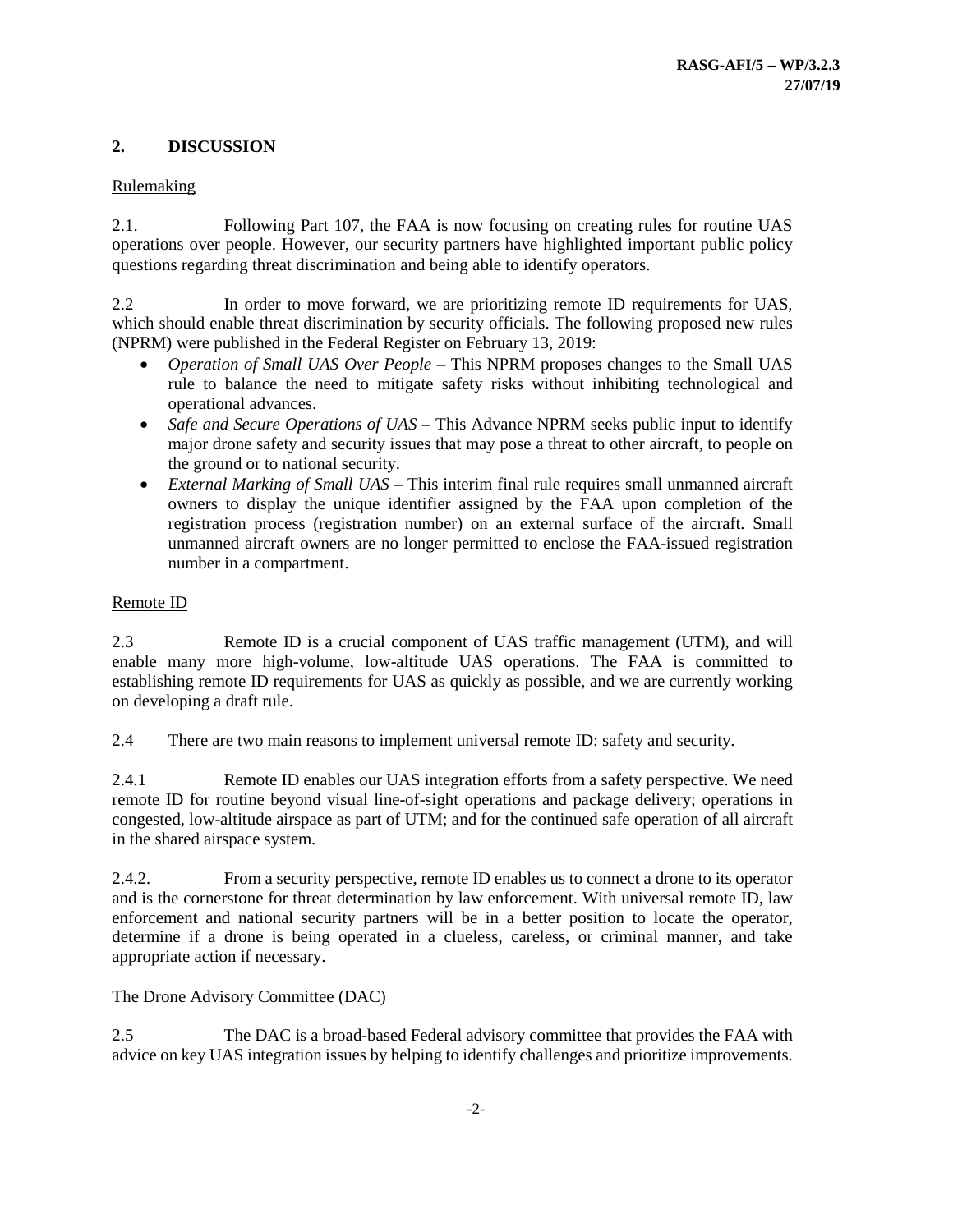2.6 The DAC is an open venue for FAA and UAS stakeholders to work in partnership to identify and recommend a single, consensus-based set of resolutions for issues regarding the efficiency and safety of integrating UAS into the NAS, and to develop recommendations to address those issues and challenges.

## UAS IPP

2.7 Beginning in 2017, the UAS IPP has brought state, local, and tribal governments together with private sector entities, such as UAS operators or manufacturers, to accelerate safe drone integration. The program is helping the U.S. Department of Transportation and the FAA by providing data to inform rulemaking for more advanced operations.

2.8 The UAS IPP will enable state, local, and tribal governments to work with industry to explore ways to safely expand and manage more advanced UAS operations, such as night operations, flights over people and beyond the pilot's visual line of sight, and package delivery. The FAA hopes to gain valuable insight into balancing the responsibilities to safely and efficiently manage the airspace with local community concerns regarding safety and privacy.

#### Low Altitude Authorization and Notification Capability (LAANC) and UTM

2.9 The FAA's long-term goal is to integrate, not segregate, UAS into the NAS. The development of LAANC is a big step forward in terms of automating systems to support the volume of UAS operations.

2.10 LAANC provides access to controlled airspace near airports through near real-time processing of airspace authorizations below approved altitudes in controlled airspace. It automates the application and approval process for airspace authorizations through automated applications developed by FAA-approved UAS Service Suppliers.

2.11 Requests by pilots for airspace authorization are checked against multiple airspace data sources in the FAA UAS Data Exchange, such as temporary flight restrictions, Notices to Airmen, and the UAS Facility Maps. If approved, pilots receive their authorization in near-real time. Please note that LAANC provides airspace authorizations only. More information on LAANC can be found on the FAA's public website.

2.12 LAANC and remote ID are critical components of the FAA's effort to implement the building blocks for UTM. The FAA envisions UTM as an aviation ecosystem in which UAS operators/service suppliers, aircraft, and the FAA all have roles to safely separate dense, low-altitude operations.

2.13 UTM is a set of concepts and tools in development by the National Aeronautics and Space Administration, the FAA, and industry to facilitate low-altitude operations. It not a specific equipment system and will be complementary to the existing Air Traffic Management system rather than replacing it.

#### Reauthorization

2.14 The FAA Reauthorization Act of 2018 is a welcome development that supports the